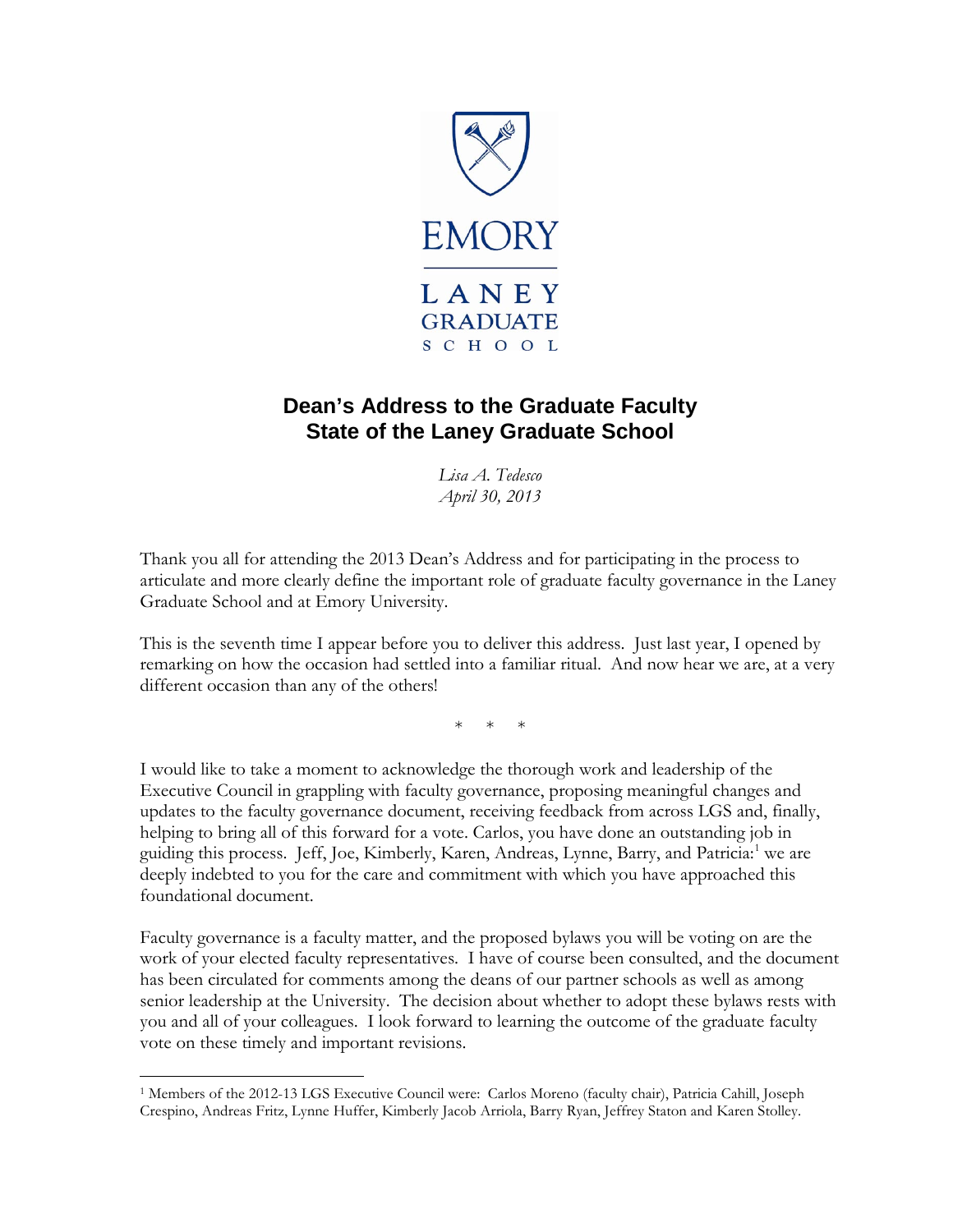\* \* \*

I do not need to remind us that this address comes at the end of a difficult year. Some of our difficulties are the results of events beyond Emory's control, some are the results of decisions with consequences that are unwelcome to some in our community, and some have been described as self-inflicted wounds. As a result, Emory as an institution has faced its own shortcomings in very public ways, and many of us have spent much time engaged in deeply felt and sometimes painful conversations about the values reflected in Emory's actions, about our systems of governance, about diversity, about change, and about decisions needed to keep our future vital and vibrant.

Before I turn to addressing two issues that directly affect the Laney Graduate School, I want to say a word about the nature of our campus conversation. It has, at times, been pointed, blunt, and outspoken. With passionate convictions comes a level of engagement that can be both exhilarating and frustrating, and much of our public conversation is, for many of us, one that we feel in our gut. But to my eyes and ears, our conversation has remained within boundaries of civility and respect. We should take pride, together, in our ability to be a community where debate and protest can take place in vigorous and, yes, confrontational ways – but not descend to hurtful attacks and threats. Thank you.

\* \* \*

In the interest of having an opportunity for conversation, I will deliver a brief version of my address. A fuller version will be available on our website, as usual. I want to discuss briefly two challenges: the circumstances that led to the current effort to clarify and revise LGS faculty governance, and the quite different challenge posed by the "sequester" of federal funding. Those two challenges take place in a broader context that includes a range of other issues. Despite the breadth of these challenges, we – the Laney Graduate School – are poised to meet them, and to move into the future with confidence and purpose.

\* \* \*

We find ourselves voting for new bylaws because we are responding to the changes announced by Emory College last September. Many of the changes concerned Emory College of Arts and Sciences alone, like the closing of the departments of Physical Education and Visual Arts. All are to be phased in over several years, and none involve the termination of tenured faculty. But some involve programs where the Laney Graduate School and the College are partners, because graduate programs align with affected units in the College.

In the immediate term, graduate admission is suspended to programs in Economics, Educational Studies, the Graduate Institute of Liberal Arts, and Spanish, but all degrees stay active until the current students have completed the courses of study. In the longer term, graduate degrees in Educational Studies will no longer be offered. Graduate degrees in Economics and Spanish are expected to resume in the future, in new shapes, as the result of planning and redirection efforts now underway. And we expect the interdisciplinarity represented in the ILA to take place with different structural contours yet to be explored.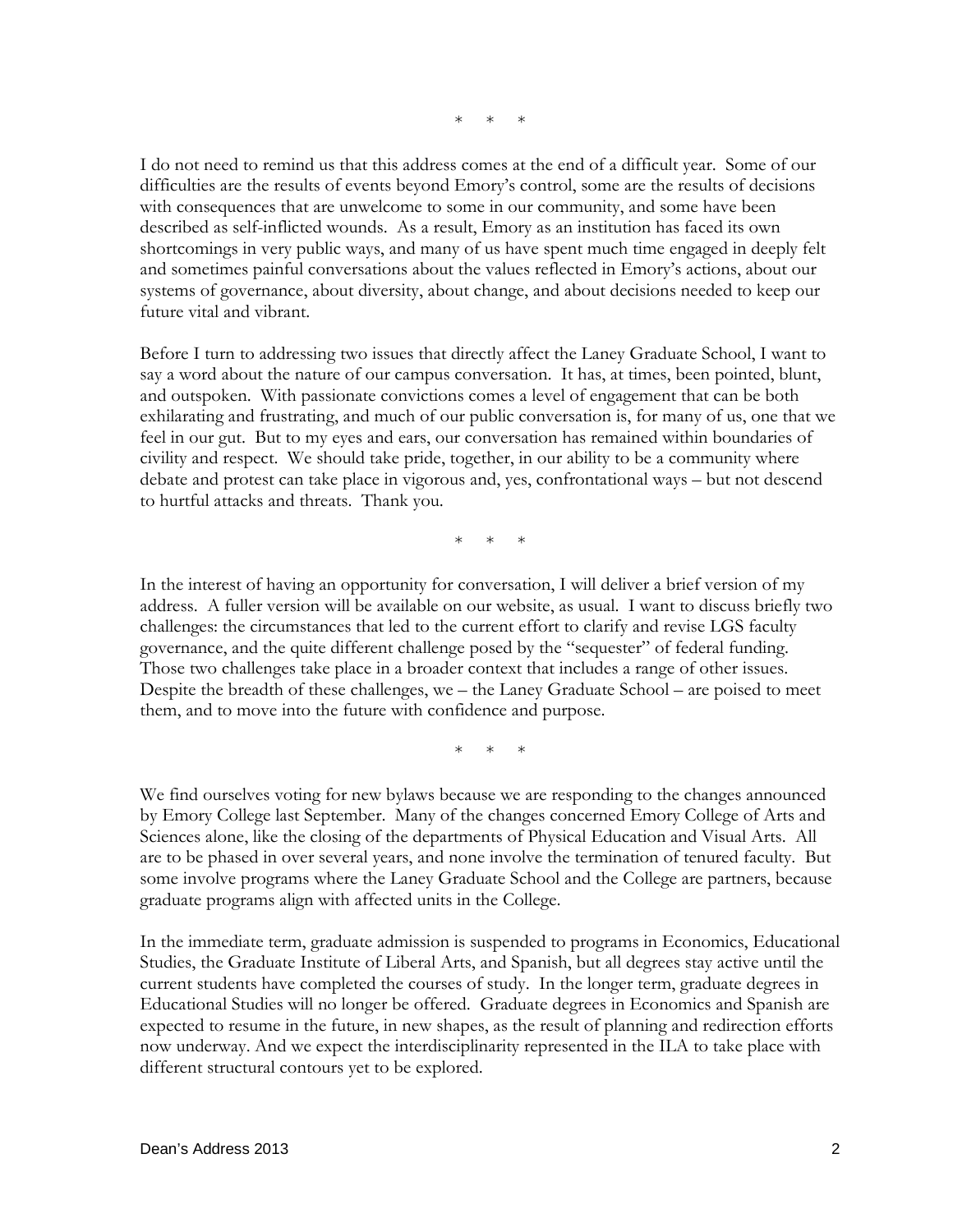The changes announced in September also included the creation of five committees to explore a range of emerging directions and opportunities. The work of these committees is proceeding apace, as a recent article in the Emory Report makes clear.<sup>[2](#page-2-0)</sup> The deliberations of these faculty committees are likely to have direct outcomes for graduate education, and we look forward to exploring the new opportunities that will be presented.

The changes in September took place in a broader context. Since 2008, every unit and school has needed to re-evaluate its priorities and the strategic allocation of resources in a context of heightened awareness of longer term sustainable resources. Many of you in this room were part of and remember the difficult discussions we had with programs during our 2008 annual program planning meetings as we evaluated where and how to invest in a time of diminishing resources. We deliberately absorbed a number of economic hits during that time, mainly through a significant reduction in the fall 2009 entering cohort. This allowed us to return sooner to a steady state and maintain our long-term trajectory of slow but steady growth.

Even with sound planning, we were not and are not immune to the budgetary fates of our partners. The economic climate change that began in 2008 has continued to affect all of us. For many years, Emory was able to support new directions by growing. It is now clear that this is not a sustainable model. New initiatives come with costs, and moving in new directions will often need to be balanced by leaving other things behind. Such changes are difficult, and the choices are often painful. But the alternative is stagnation and atrophy across the board.

Emory College engaged in a lengthy and extensive planning process in order to make difficult decisions about future directions, and announced those decisions this past September. Dean Forman has presented the rationale for these decisions, before the College faculty meeting and in many other contexts, and he has outlined a path for the College that we believe furthers the University's mission and vision.

Decision making about the allocation of LGS resources rests with the Laney Graduate School, but we must be and are responsive to our University partners. When partners seek to shift their engagement with doctoral education, we must respond with our own assessment of the way forward. The Laney Graduate School was a partner in these decisions. We contributed information and perspective, and brought to the table our own data and experiences.

Looking back, it was not clear what role the Executive Council should play in the decision to suspend admissions to the four programs. Now, because of the good work of the 2012-13 Executive Council, and in response to justified faculty concern, we have the opportunity to adopt a faculty governance structure that is much clearer and more assertive. It moves us in a productive direction, and it is a credit to the elected graduate faculty leadership that positive action has emerged from a difficult moment.

\* \* \*

The challenges posed by the September changes are essentially internal, about how we articulate future directions in an era of constrained choices, and manage the conflicting views that will always accompany change. Many of our colleagues, and in fact Emory as a whole, face another

<span id="page-2-0"></span> $\overline{\phantom{a}}$ <sup>2</sup> http://news.emory.edu/stories/2013/04/er\_ECAS\_five\_committees/campus.html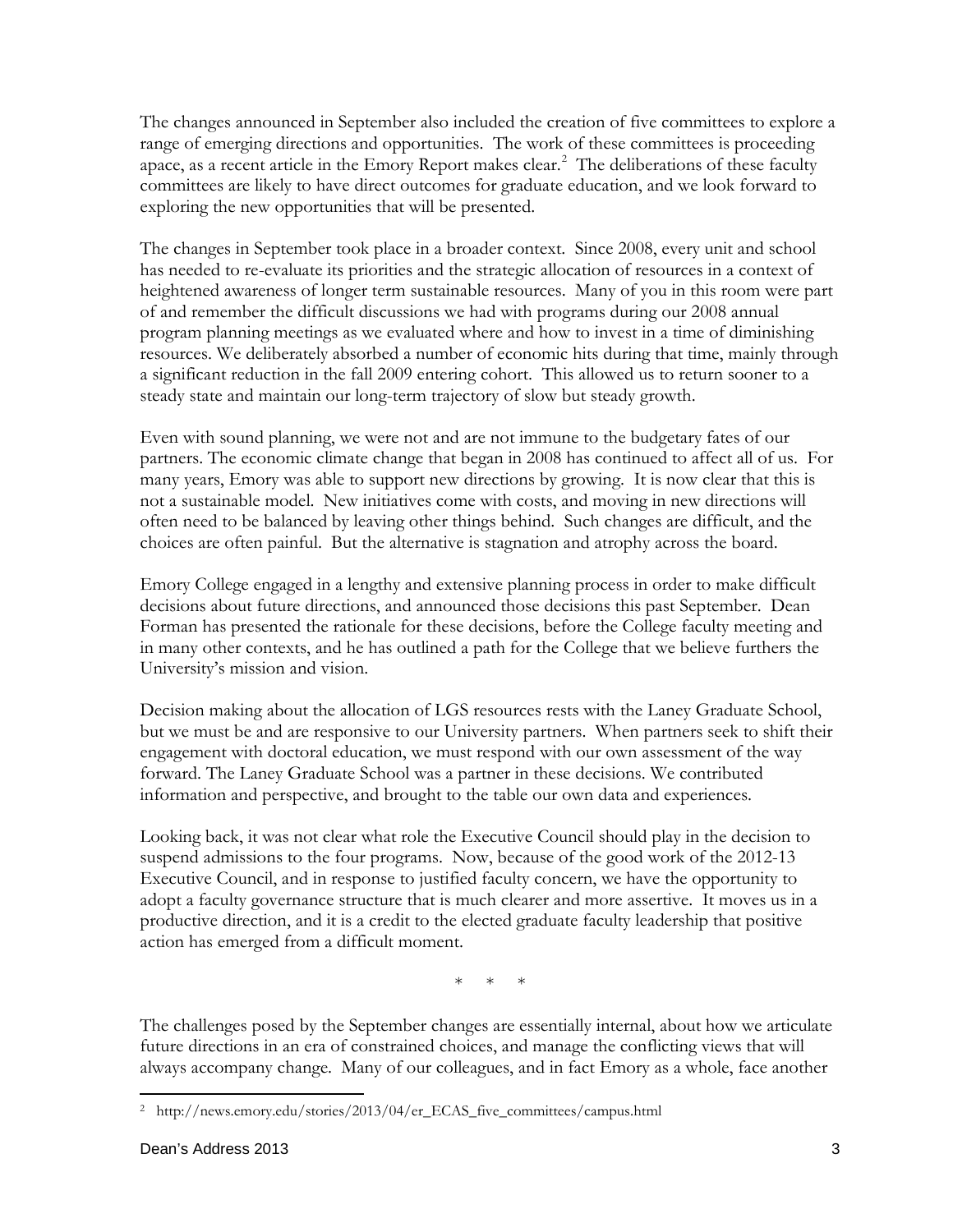set of challenges: the federal budget sequester, which is significantly reducing the funding that supports research and graduate education in many areas.

We all probably know by now that the sequester has a profound and direct impact on a number federal agencies that support education and research at universities like Emory. Agencies like the National Institutes of Health, the National Science Foundation and the Department of Energy have all been forced to cut budgets for this fiscal year, with immediate impact on research funding. It is not easy to know just what the impact will be, but in a recent memo Wright Caughman, our Executive Vice President for Health Affairs, estimated that Emory Health Sciences may lose a total of \$25 million in funding for research, Medicare, and graduate medical education in the current fiscal year alone, with more to come in FY 14. The cuts themselves are a significant blow, but on top of that comes a cloud of uncertainty about how and when this essentially political situation will be resolved, and what the outcomes will be for these and other federal agencies.

These funding reductions directly impact the work of many of our colleagues in fields where investigator or PI funding supports graduate education. Reduced funding means that the calculus of grant submissions and success is changing: to maintain a good chance of success, investigators must submit more grants, and in a more constrained environment even very strong proposals will sometimes not get funded.

Facing these reductions and uncertainties, investigators worry about long term planning and how the sequester will impact the number of graduate students or postdoctoral trainees they can support. More broadly, a great number of faculty investigators are, in a sense, managers of small businesses. Their grant funding sustains labs, postdocs, grad students, administrative staff, technicians and more. Some of our investigator colleagues already are making difficult choices that will be painful to live through about staffing and future directions for labs and research.

Many colleagues tell us they have never worked harder, and have never found it more difficult to balance the actual research with the effort to sustain funding.

While the impact of the sequester may be felt first, and most clearly, in areas that draw significant support from PI funding, it will reverberate throughout the university. It will affect staff positions and facilities, and it will be felt in central budgets that rely in part on the indirect costs recovery paid to Emory out of grant funds. While other academic areas of the Laney Graduate School rely less directly on federal grant funding, particularly to support graduate student stipends, over time the impact may be profound – think, for example, of the many graduate students in the humanities and social sciences who rely on federal funding to conduct research for their dissertations.

Looking at our overall situation, recall the numbers we presented at last year's address: from 2003 to 2011, we essentially remained the same size in terms of students in non-PI funded areas, but in PI-funded areas we grew larger by one third. A new environment in federal support for investigators will force us to consider our growth in different ways, at least in the shorter term. There will be recovery, and I am optimistic that we will see new opportunities and new solutions on the federal funding front. But in the short term, we need to weather a real storm.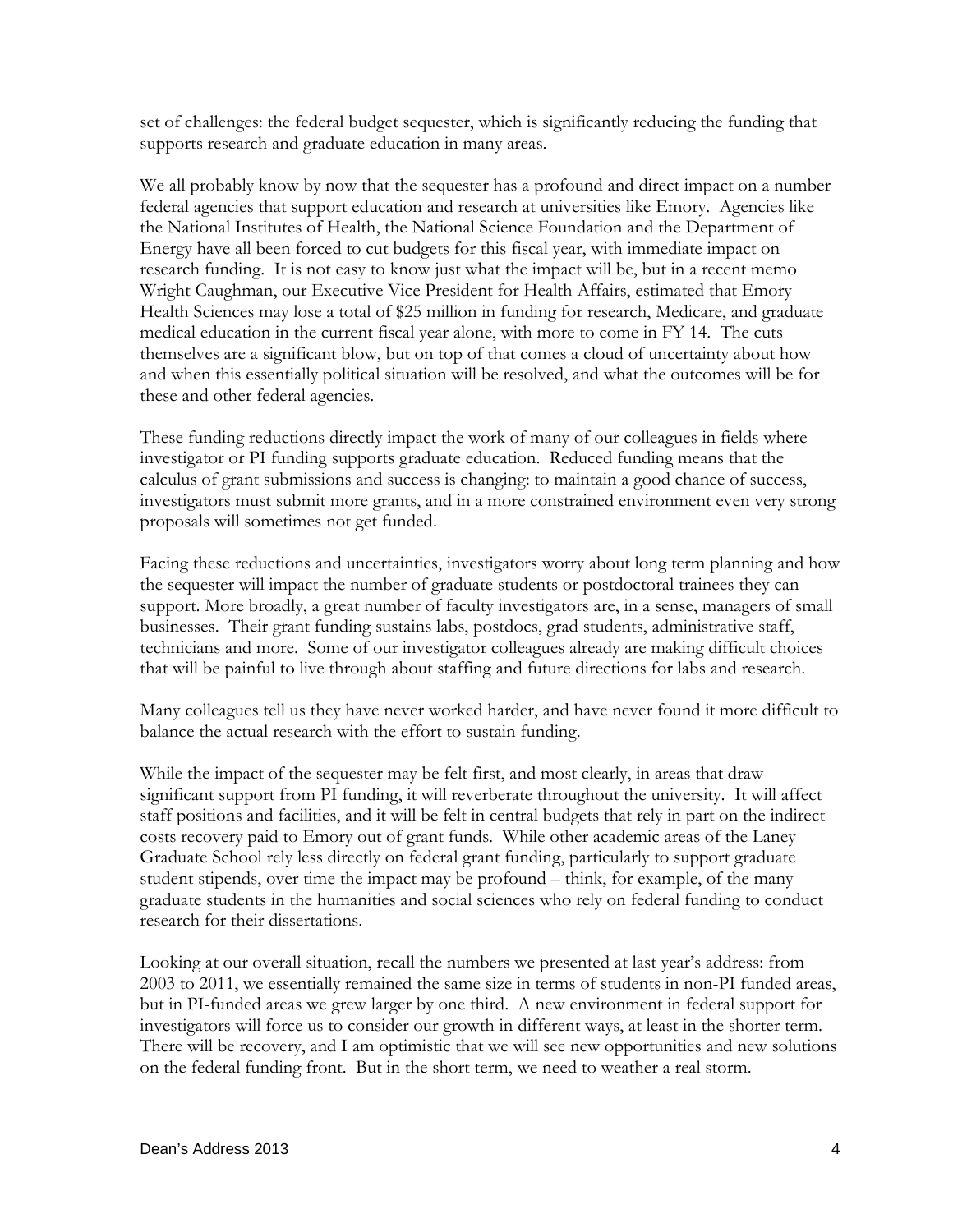In the near term, we are active on three fronts. First, we are paying careful attention to what funding agencies are saying about their short term and longer term prospects. The sequester and the post-sequester funding levels that will follow it are developing political issues, and we need to stay informed about their direction, and to join others to influence them as we can.

Second, we are working with the programs most directly affected, helping to make sure that resources to support current students are present. This means being deliberate about taking on new students in appropriate numbers and with due attention to uncertainties, and ensuring that we have bridge funding mechanisms and other ways of supporting investigators who may experience gaps or delays in their grant funding levels. With PI funded students, as with all of our students, our commitment to fund their training at Emory is made to the individual students, and it is our obligation and intention to fulfill those commitments. Individual faculty members, program leadership, and we in the Laney Graduate School, will work together to ensure that we are able to carry those commitments through a time of uncertainty.

Finally, we are considering how this may impact existing student funding sources in LGS, such as advanced student fellowships. Typically, students who are supported by extramural federal funding do not apply for many of these, in part because the fellowships don't always fit the students' standard training trajectories. This may change in the next few years.

 $*$  \*

These two sets of difficulties have one thing in common: they bring home to us the reality of making decisions under constrained resources while also seeking to seize opportunities and explore new directions. Many of us have experienced Emory's relatively fortunate recent past, when new initiatives have been funded by growing revenue, and it has seemed like we can both continue to do all that we do, and, at the same time, start doing new things.

In earlier addresses, I have said that this era is coming to an end. The recent changes in the College are an example of the choices needed to seize new opportunities and respond to changes in the context of higher education. With the sequester – and likely with some, more permanent budget arrangements that will succeed it – we will be facing a similar situation in other areas. We will not be able to pursue new directions and opportunities only by adding more grant funding. Instead, in all our areas, we will need to deliberately examine how we combine redirecting current resources with modest growth to enable us to do new things. And, we will need to more deliberately seek, over the longer term, new sources for revenues.

We must confront the difficult choices of *what we will not do.* That challenge will only benefit from fully committed faculty engagement.

The proposed new bylaws, discussed earlier, will make one important difference in all of this. They articulate a robust role for the Executive Council – the elected representatives of the graduate faculty – as an important source of faculty reflection and recommendation about such difficult decisions. This will not be a panacea, and it will not guarantee that such decisions will be painless and uncontroversial. But that role will enhance and revitalize faculty participation, bringing us all to the table as a community that cares deeply about graduate education at Emory.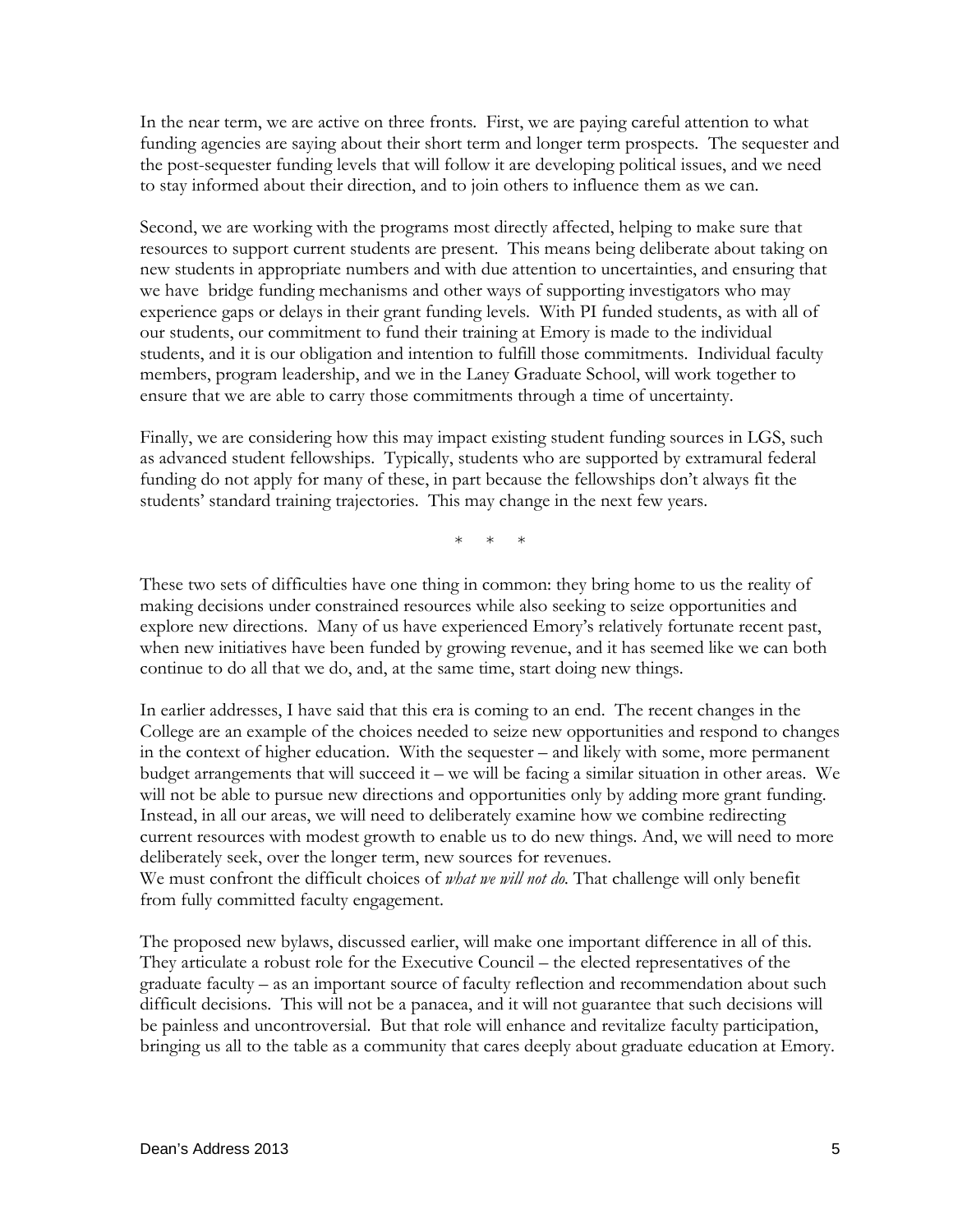\* \* \*

Even during this challenging year, we are rising to the occasion and making progress on developing programming that addresses  $21<sup>st</sup>$  century challenges and builds  $21<sup>st</sup>$  century skills.

We are focused on providing our students with 21<sup>st</sup> century skills.

- The Laney Graduate School is pleased to support the Digital Scholarship Commons, which offers faculty members and graduate students the space, expertise and assistance needed to develop innovative multidisciplinary projects that integrates new technologies into their work.
- We recently hosted a virtual conference with Dr. Bruce Weinberg, who co-chaired the modeling sub-committee of the NIH Biomedical Workforce Working Group. The report recommended ways to increase the diversity in the STEM workforce and to better prepare graduate students and postdoctoral researchers to participate in a broad-based and rapidly evolving economy.
- In-house, we are conducting an initial review of our TATTO program and are poised to rethink our training. We must take into account the changing professional experience of our students who are increasingly teaching in a wide range of environments, from community colleges to online courses, and need a broader range of skills.

We are also keenly aware of the need to prepare our students for  $21<sup>st</sup>$  century job markets, which means helping them explore careers beyond the academy.

- We have established ongoing programming such as the *Pathways Beyond the Professoriate* speaker series and an alumni mentoring program.
- We sponsor campus events that encourage students to open their minds to professional possibilities where their graduate work and experience will situate them as leaders.
- We offer online programming such as The Versatile PhD, to help "demystify" nonacademic careers and provide a forum for gathering information about and discussing a wide range of professional pathways.

This work also involves a culture change of sorts, for many of us, which entails affirming students who come to us and talk about career tracks that would carry them away from the academy and into spaces where we have not imagined.

Thriving in the  $21<sup>st</sup>$  century also means affirming diversity and understanding changing demographics. We know that a diverse student body, as well as a diverse faculty body, enriches the entire university, our community and broader society. We will continue efforts to increase the educational benefits of diversity and step up our efforts to chart the best path forward for realizing even great diversity and inclusion at Emory. We will look to you to help inform us of the realities you face on the ground and the kind of support you need.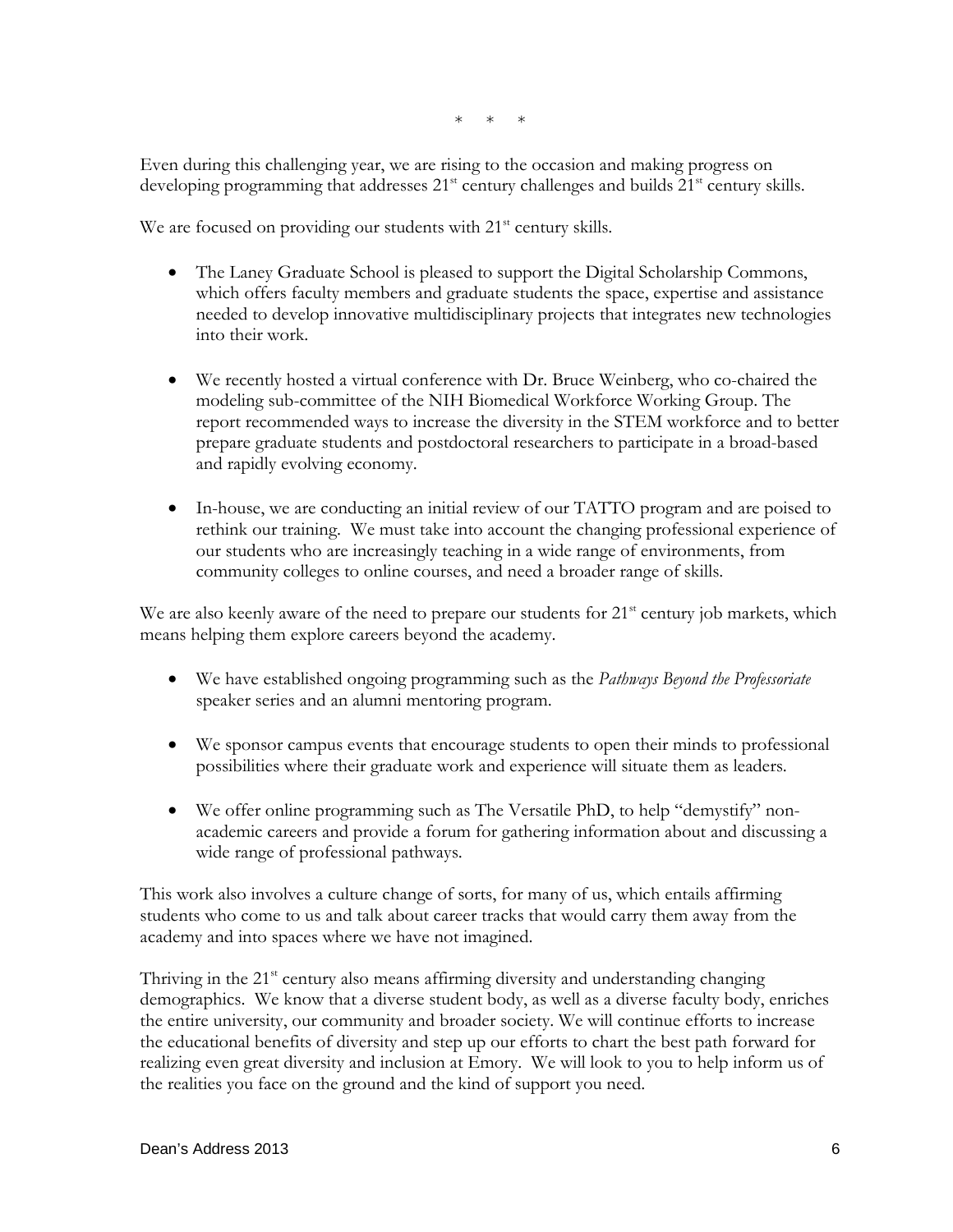We are working to provide us and you with information and perspectives to help.

- We partnered with the Center for Faculty Development and Excellence and the Department of Spanish and Portuguese to convene a seminar on *Emory and the Future of Hispanic/Latino Higher Education*.
- We hosted Northwestern University's Dr. Richard McGee, recipient of a NIH Director's Pathfinder Award to Promote Diversity in the Scientific Workforce, for several presentations on diversity and mentoring.
- In partnership with the James Weldon Johnson Institute for the Study of Race and Difference and the Halle Institute for Global Learning, we hosted Dr. Claude Steele of Stanford University for a presentation on *How Stereotypes Affect Us and What We Can Do*.
- And in partnership with the Center for Faculty Development and Excellence, the James Weldon Johnson Institute for the Study of Race and Difference and the Department of Sociology, we hosted Dr. Marta Tienda of Princeton for an event titled *Why Minorities Fall Behind: Institutional and Ethnic Variations in Graduate Enrollment.*

Earlier this month, the Laney Graduate School's biomedical, biological and natural science doctoral programs, the Center for Science Education, and the School of Medicine Office of Postdoctoral Education, convened the first STEM Research and Career Symposium where we welcomed more than 100 undergraduate and graduate students from outside Emory as well as about 25 of their mentors and program directors. More than 80% of attendees were from underrepresented groups, and it was a resounding success. This initiative was also supported by the Office of the Provost.

Twenty-first century challenges also involve grappling with internationalization, a key piece to advancing our diversity. We are fortunate in the Laney Graduate School to have many international students, but be we are facing increasing competition from other university systems. We are pleased to have dedicated faculty engagement. Dr. Roy Sutliff has been key to our recruiting efforts in Asia, and I look forward to working with new Vice Provost for International Affairs Dr. Philip Wainwright.

It may be time to consider an emphasis not on *more* students, but on ways to international *exchange*. We see this in European universities, which have managed a level of coordination that makes exchanges relatively easy to achieve. We also have a working model: the joint Biomedical Engineering program that we offer with Georgia Tech and Peking University. Students have advisors at the home campus, a co-advisor at the secondary campus, and will spend at least one year taking classes and participating in research in the co-advisor's lab on the secondary campus. In fact, this spring we are celebrating our first graduate of this pathbreaking program. These models require faculty to faculty, program to program and institution to institution engagement. They are a kind of internationalization we need to explore and that we are discussing in international conversations such as last year's Council of Graduate Schools Global Summit, which I attended and that was focused on Graduate Education for Global Career Pathways.

This description was just a brief look at some of our new and maturing initiatives this year. A more complete listing and links to information about them can be found in the appendix, following this presentation.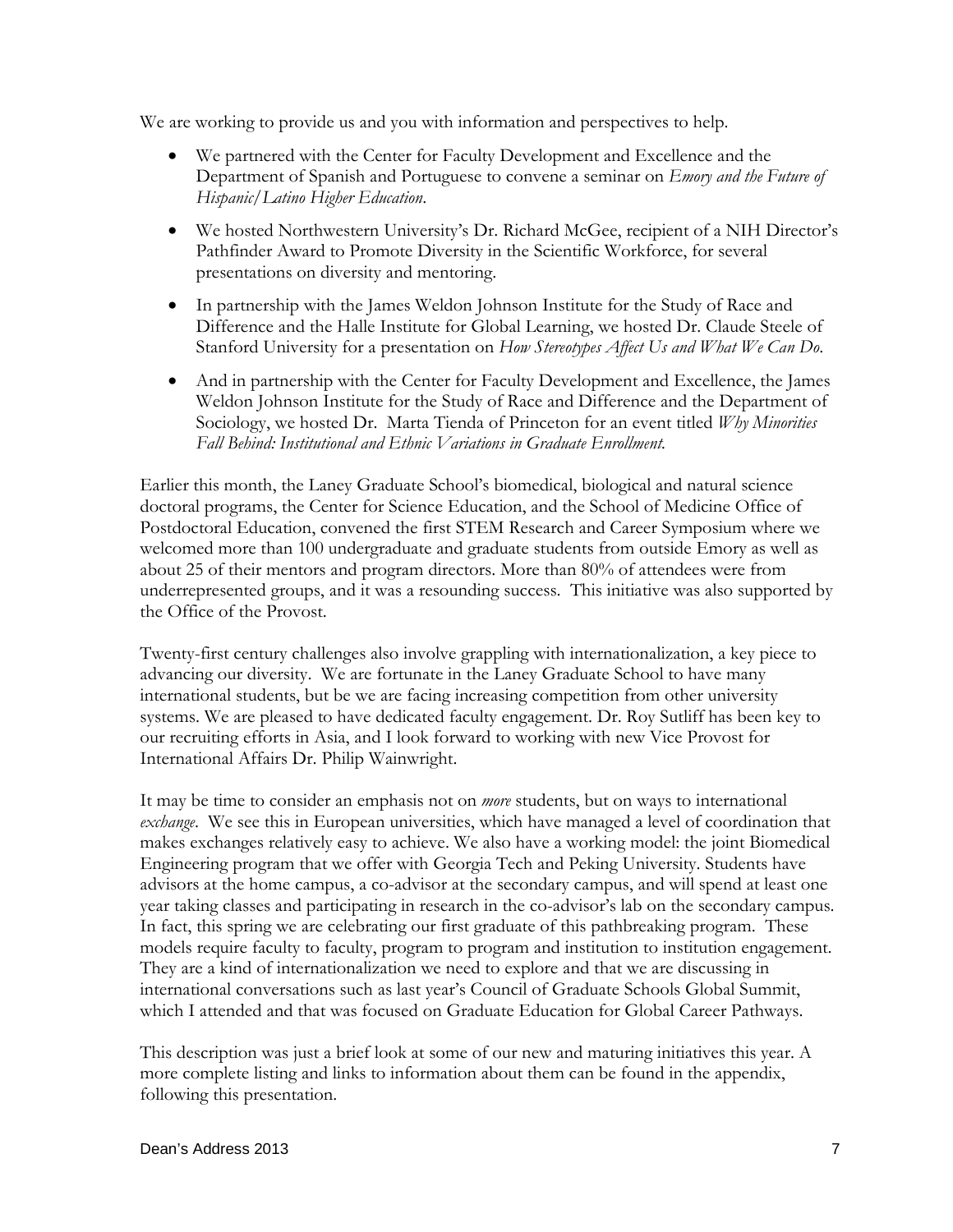$*$  \*

The challenges we face are indeed daunting. I believe we are making progress and I believe this year – even some of the difficult and painful moments of this year – represents progress for the Laney Graduate School. I'd like to talk to you about one more thing we need: engagement and advocacy to promote the value of graduate education, both nationally and within the greater community of Emory.

When I came here, former Provost Earl Lewis asked me to raise the presence of Emory in the context of national organizations and efforts involving graduate education. I have spent considerable energy pursuing that task. This December, I will complete my term as past-chair of the board of the Council of Graduate Schools, in June, I complete my year as chair of the GRE Board, and this year, I am president-elect of the AAU Association of Graduate Schools. These national service opportunities have taught me a great deal about graduate education, the broad missions of higher education in the United States and beyond, and the unique responsibilities and roles we have at research universities.

Most importantly, serving in these posts has been a tremendous education about the importance of advocating for graduate education in the policy processes at both the state and the national levels. It is easy for those of us involved with graduate education, research and scholarship to take for granted the value of these activities and how they contribute to our communities on a wide range of levels. But if we allow that familiarity to breed complacency, we make a dangerous mistake. Instead, we must learn to continually engage with policy and decision makers to impress on them the many and important contributions we make.

Right now, through the Council of Graduate Schools, I and many other deans are working hard to convince Congress that the effects of the sequester undermine graduate education and are potentially harmful to the United States. In the most recent semi-annual visit to "the Hill," which took place just last week, many of us felt that we were getting a new level of attention and willingness to listen – even from lawmakers who would generally oppose such government spending.

We brought home to them the looming threat of increases in student loan interest rates. In the current reauthorization process there are proposals to double the interest rate on federally guaranteed loans from 3.4% to 6.8%. We presented our case against this increase to members of the Georgia delegation, and advocated for the reauthorization of the COMPETES program and the Higher Education Act. We also made a case for improving visa and immigration policies to allow experts in various research areas to more easily visit the U.S., and to increase the numbers of visas for research engagement and for graduate students.

Advocacy at that level is slow and sometimes frustrating work, and it can feel distant from pressing matters on campus. But we should not let that deter us. It is *essential* work. We in graduate education depend intimately on a large array of federal policies, and there are no more persuasive advocates for – and educators about – our value and contributions than we ourselves. It is essential for us at Emory, as a large, research-intensive AAU university, to contribute our voice and experience to this effort.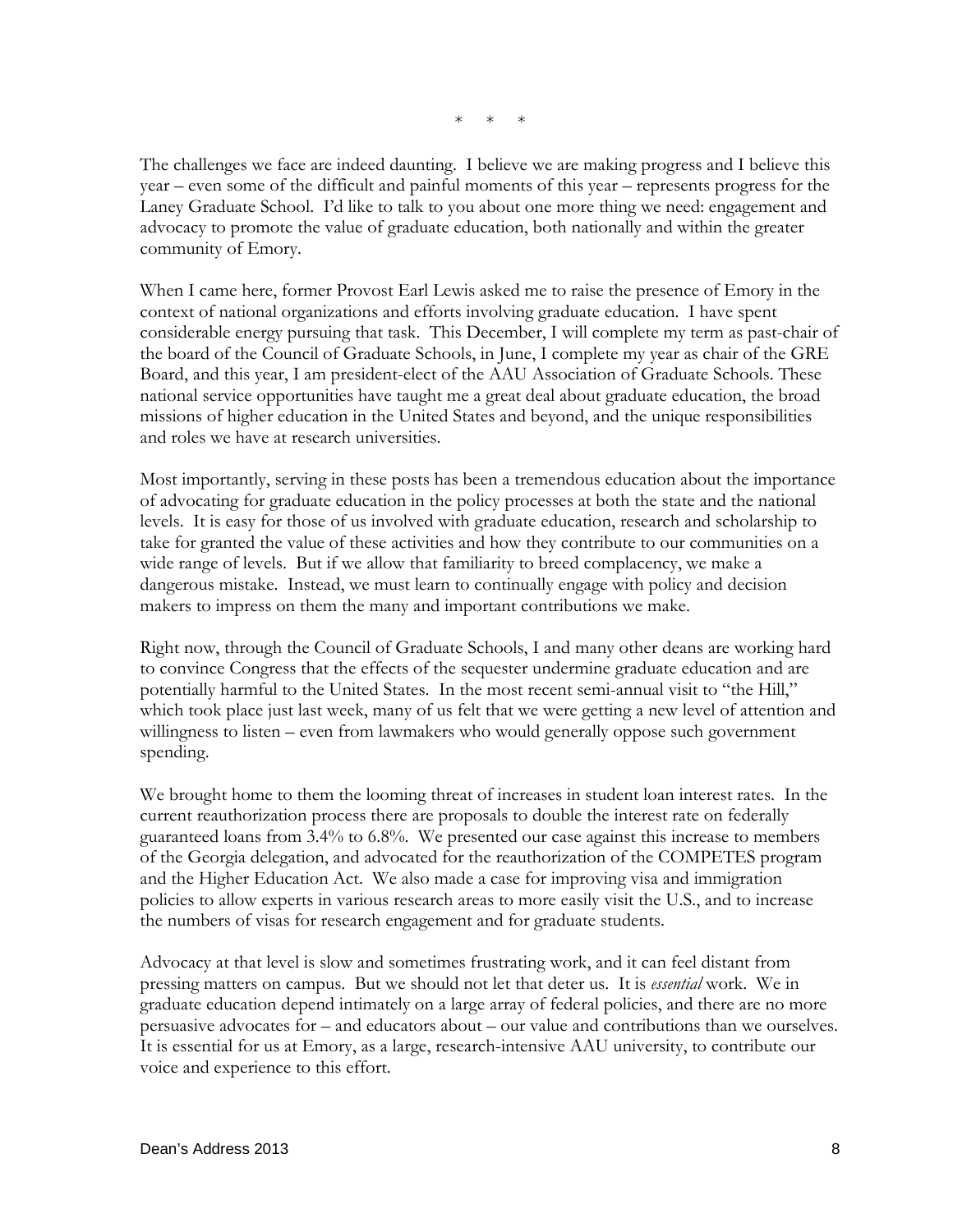We also need to bring this advocacy home to our extended Emory community. I'm sure you recall that this year, Emory successfully completed a major campaign – despite the fact that it took place in the context of the 2008 downturn and the ensuing "climate change" in our economy. You may not be aware that the Laney Graduate School exceeded our campaign goal by 30%, one of the widest margins of any unit.

We are proud that we exceeded our goal, and we are very proud of the way we have created an effective and forward looking fund-raising process in the Laney Graduate School. Graduate education is one of the hardest areas in university development, and at Emory our historical record has been particularly weak. But it must also be acknowledged that our campaign goal was low – \$10 million – and of course much of the money raised was expendable funds rather than endowment.

It is time to advocate for a more ambitious goal, one that will provide graduate education at Emory, and the Laney Graduate School, with a new level of stability for the future. It is time to advocate for including, as a central goal of Emory's next campaign, a substantial endowment for the Laney Graduate School.

I am fond of making the point that we are truly a graduate school of the university. Our students are tangible presences in all of Emory schools except Oxford, and even modestly in the Law School. Our faculty members – nearly 1,000 of you – have tenure homes in every part of the university, and in a few places that are close extramural collaborating sites, like the CDC and Georgia Tech. Vital, vibrant, graduate education extends its influence throughout Emory. And as a corollary, the *financial strength and stability* of the graduate school, is an asset for all of Emory.

This is the argument I will make, to leadership at Emory and to our colleagues in Development, to funding agencies and philanthropists, to trustees and to my fellow deans. In a unique way, a strong financial foundation for the Laney Graduate School benefits all of Emory by ensuring the stability and vitality of a purposeful presence of graduate education. We are a superior investment!

\* \* \*

I hope you will join me in this advocacy. I do what I do because I believe passionately that graduate education is an extraordinary endeavor that helps us understand the world and, corny as it sounds, make it a better place. At the core of graduate education are you, the faculty, and your graduate students. In the end, all our efforts to secure a strong and purposeful presence of graduate education across the university is all about what happens in your laboratories, seminar rooms, offices and studies.

This is one of the times of the year when I review dissertations. Even in busy, difficult, distracting times, it always happens that dissertations grab me and make me spend much more time than I really should with them. Every time I find myself immersed in an extraordinary work of research and scholarship, I am reminded that what we have the privilege to do together is truly remarkable.

Even in difficult times, quite especially in difficult times, it continues to be a privilege to be an advocate and a leader on your behalf.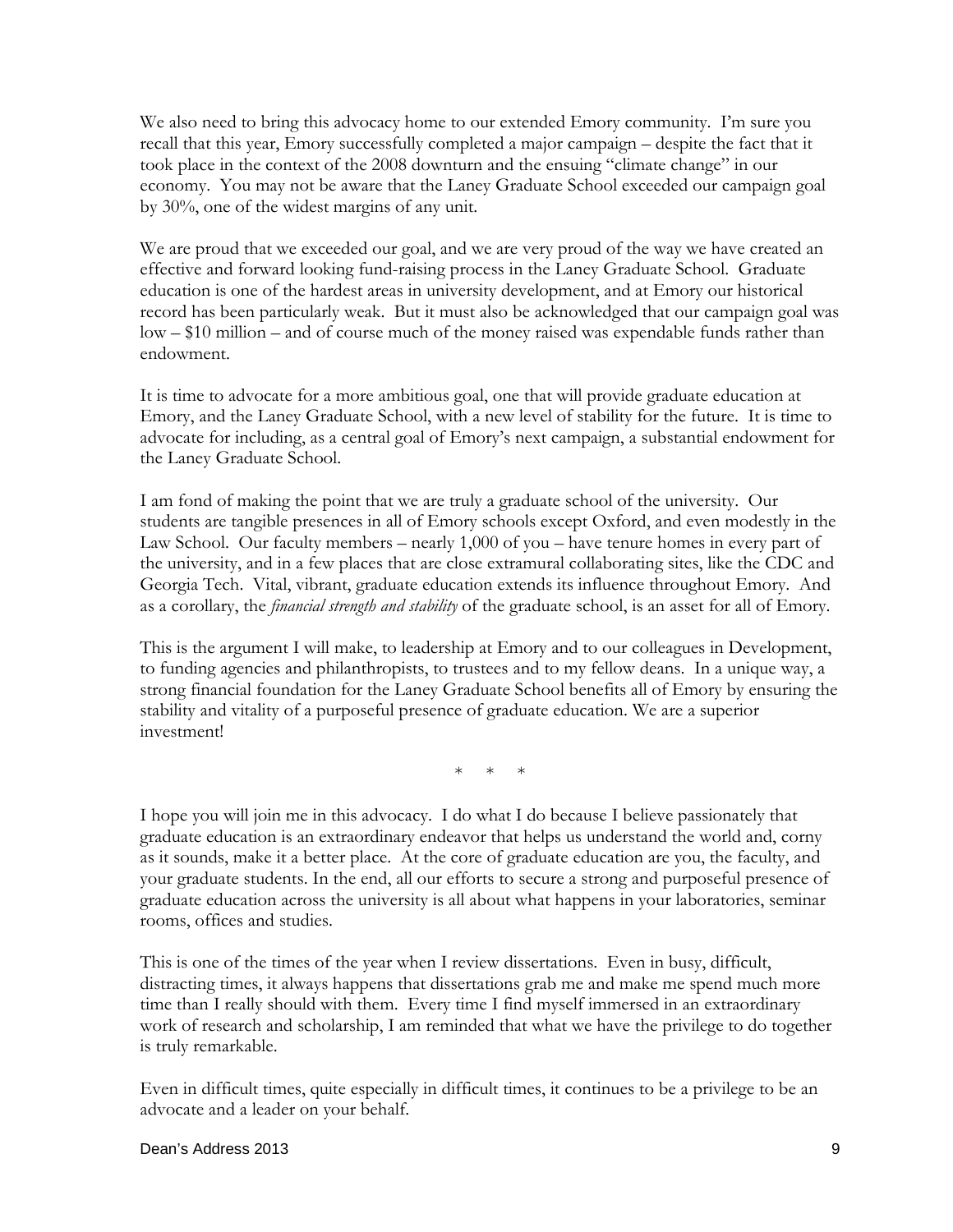## **Appendix – LGS Programming and Events and National Reports and Initiatives**

*LGS Professional Development Programming*

- [Teaching Assistant Training and Teaching Opportunity \(TATTO\)](http://gs.emory.edu/professional_development/tatto.html)
- [Networking and Mentoring Programming](http://gs.emory.edu/professional_development/resources/mentoring.html) includes information about Pathways Beyond the Professoriate, the Alumni-Mentor Program and Networking Events
- [Grant Writing Program](http://www.gs.emory.edu/sites/grantwriting/?entity_id=197)
- [Three-Minute Thesis Competition \(3MT\)](http://gs.emory.edu/about/special/3MT%20.html)
- [Professional Development Support Funds](http://gs.emory.edu/professional_development/pds_funds/index.html)
- [The Versatile PhD](http://gs.emory.edu/professional_development/resources/versatile.html)
- [MentorNET](http://www.mentornet.net/) e-Mentoring for diversity in engineering and science
- [Program for Scholarly Integrity](http://gs.emory.edu/professional_development/scholarly_integrity/index.html)
- [English Language Support Program](http://gs.emory.edu/professional_development/ELSP.html)

### *LGS Special Initiatives and Programming*

- [STEM Research and Career Symposium](http://gs.emory.edu/about/special/stem_rc_symposium.html)
- [Contemporary Pedagogies and Professional Preparation for Graduate Students](http://gs.emory.edu/about/special/contemporary_pedagogies.html)
- [Mellon Foundation Graduate Teaching Fellowship](http://www.gs.emory.edu/sites/mellongtf/)
- Digital Scholarship Commons  $(DiSC)$  Located in the Research Commons of the Woodruff Library, DiSC is supported by LGS in partnership with the Robert W. Woodruff Library and the Andrew W. Mellon Foundation.
- [Modeling Effective Research Ethics Education in Graduate and International](http://www.cgsnet.org/modeling-effective-research-ethics-education-graduate-international-collaborations-0)  [Collaborations](http://www.cgsnet.org/modeling-effective-research-ethics-education-graduate-international-collaborations-0) – grant received in Fall 2012

### *LGS Special Events/Seminars on Diversity and/or Mentoring*

- Emory and the Future of Hispanic/Latinos Higher Education (Academic Learning [Communities,](http://cfde.emory.edu/faculty_life/learningcommunities.html) Fall 2012)
- Postbaccalaureate Research and Education Programs: What Students are Seeking Before the PhD (Dr. Richard McGee, October 18, 2012)
- Mentors, Coaches and the Sociology of Science: A New Approach to the Development of Young Scientists (Dr. Richard McGee, October 18, 2012)
- The NIH Directors Pathfinder Awards to Promote Diversity in the Scientific Workforce: A Coaching Model Translating Theory To Practice (Dr. Richard McGee, October 19, 2012)
- How Stereotypes Affect Us and What We Can Do (Dr. Claude Steele, November 13, 2012)
- Why Minorities Fall Behind: Institutional and Ethnic Variations in Graduate Enrollment (Dr. Mart Tienda, January 17, 2013)

### *National Reports and Initiatives*

- [NIH Biomedical Research Workforce Report](http://acd.od.nih.gov/bwf.htm) and [NIH Implementation Plan](http://www.nih.gov/news/health/dec2012/od-07.htm)
- [Diversity in the Biomedical Research Workforce Working Group Report](http://acd.od.nih.gov/dbr.htm)
- [Pathways Through Graduate School and Into Careers](http://pathwaysreport.org/)